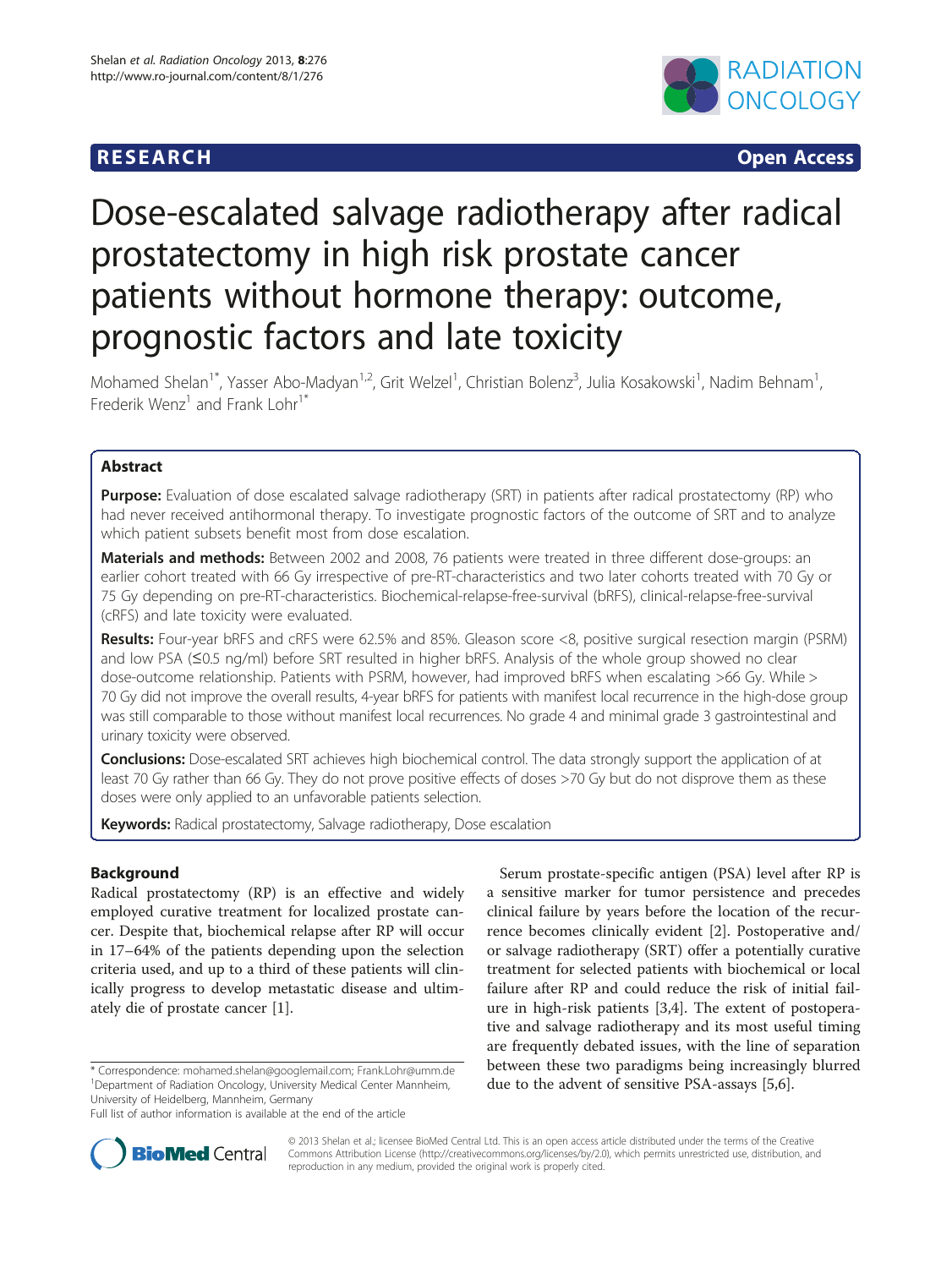The optimal postoperative and salvage radiotherapy doses have not been defined. In the consensus statements on radiation therapy of prostate cancer, the American Society of Radiation Oncology (ASTRO) recommended a dose of "64 Gy or slightly higher". In analogy to the treatment of primary tumors, delivering higher doses of radiotherapy to the prostatic bed without increasing morbidity became a possibility with the development of new radiotherapy techniques in the last few years. The impact of dose escalation in this situation is, however, not yet clear.

In this retrospective analysis, we evaluated the effect of dose-escalation on biochemical control in patients primarily treated with salvage intention radiotherapy) who had never received hormonal therapy prior to salvage RT. Further analysis aimed to evaluate the different prognostic factors related to the success of SRT and late treatment side effects of high dose salvage RT.

## Methods and materials

## Patient population

We evaluated the patients referred to Department of Radiation Oncology, University Medical Center Mannheim, to receive SRT after RP between 2002 and 2008. Analysis of the medical records was performed after approval by the ethics committee of the Medical Faculty Mannheim, University of Heidelberg. We reviewed the pre- and postoperative medical records, including surgical reports, pathology results, follow-up PSA values and the reported late toxicities.

## Patient characteristics

To study the efficacy of SRT alone without the influence of confounding therapies in a patient population without clinically overt metastases, we excluded the patients who had evidence of lymph node or distant metastasis (more than 80% of patients had a lymphadenectomy at primary surgery and are therefore pN0) and those who received any form of hormonal therapy either before or concomitantly with radiotherapy or after RT without documented PSA progression. Seventy six patients were included in this analysis.

## Treatment characteristics

Three different patient cohorts have to be looked at separately. Between 2002 and 2005, patients were treated with a 3D conformal technique with a dose of 66 Gy regardless of the risk factors (Group A). After this era the treatment concept was modified, identifying two patient strata: Patients who failed to achieve postoperative nadir (PSA nadir  $< 0.1$  ng/ml) or had evidence of postoperative biochemical failure after RP (PSA rise above 0.2 ng/ ml) received a dose between 66 and 70 Gy (Group B). Patients who had positive resection margins and those who had radiological or histological evidence of local recurrence received a dose  $\geq 70$  Gy (typically ~75 Gy, ~15 Gy of which were applied in single doses of  $\sim$ 3 Gy as a hypofractionated boost to the volume with the highest presumed tumor cell density, Group C). A deviation from this approach occurred in two instances only: Two patients who had evidence of manifest local recurrence were treated nevertheless within group B at the responsible physician's discretion.

Clinical target volume (CTV) included the prostate bed, the bladder neck, the urethral anastomosis and the seminal vesicle bed. The planning target volume (PTV) included the CTV with a margin of approximately 0.8 cm in all directions. Salvage RT was delivered using photon beams using 3D-conformal RT exclusively in 34% and a combination of 3D-conformal and Intensity modulated radiotherapy technique (IMRT) in 66%. The median radiation dose for all patients was 70 Gy (Range 66–75 Gy). Median dose was 66 Gy (Range 66–66) in group A, 69.1 Gy (Range 68–69.9 Gy) in Group B and 74.3 Gy (Range 70–75 Gy) in group C.

## Statistical analysis

A second biochemical PSA relapse after SRT was defined as a single PSA value >0.2 ng/ml higher than the post-radiotherapy nadir. Clinical progression was defined as the occurrence of a local relapse, lymph node metastasis or haematogenous metastasis.

Biochemical relapse free survival (bRFS) was calculated from the date of start of SRT until biochemical relapse or death. Clinical relapse free survival (cRFS) was calculated from the date of start of SRT to the date of clinical progression or death. The Kaplan-Meier method was used to estimate bRFS and cRFS. Univariate (log-rank) analysis was used to test the predictive value of patient-, tumor- and treatment-related factors on the bRFS. The p-value was considered significant for  $p \leq 0.05$ .

### **Toxicity**

Any persisting chronic or late toxicities were considered after 6 months from the end of radiotherapy till the date of last follow up. All the data were tabulated and scored according to the LENT-SOMA toxicity scale.

## Results

Of 76 patients included in this analysis, 68 patients received SRT for rising PSA after RP (minimal time between RP and SRT: 4 months) and 8 patients were irradiated based on a positive surgical resection margin (PSRM) situation with either detectable or even rising PSA after surgery (minimal time between RP and SRT: 2 months). The patient- and tumor characteristics are summarized in Table [1](#page-2-0).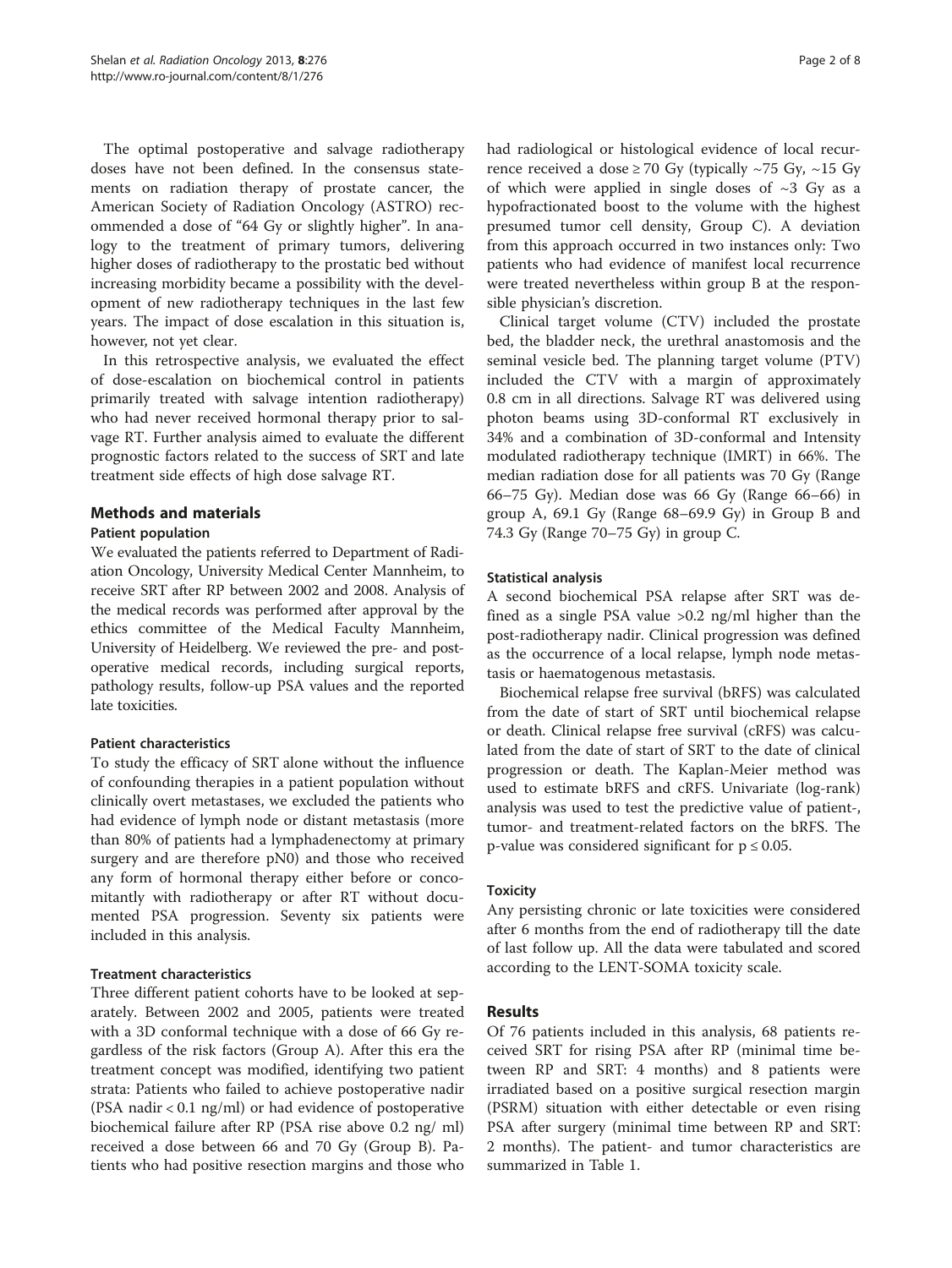## <span id="page-2-0"></span>Table 1 Patient and tumor characteristics

|                              | Group A      | <b>Group B</b>      | Group C      | <b>Total</b> |
|------------------------------|--------------|---------------------|--------------|--------------|
| Factor                       | 66 Gy        | $> 66$ Gy $< 70$ Gy | $\geq$ 70 Gy | $N = 76$ (%) |
|                              | $n = 23$ (%) | $n = 15$ (%)        | $n = 38 (%)$ |              |
| Age:                         |              |                     |              |              |
| $< 60$ years                 | 10(43.5)     | 4(26.7)             | 10(26.3)     | 24(31.6)     |
| $\geq 60$ years              | 13(56.5)     | 11(73.3)            | 28(73.7)     | 52(68.4)     |
| Median                       |              |                     |              | 63           |
| Preoperative PSA:            |              |                     |              |              |
| $\leq 10$ ng/ml              | 10(43.5)     | 9(60)               | 22(57.9)     | 41(53.9)     |
| >10 ng/ml ≤ 20 ng/ml         | 7(30.4)      | 4(26.7)             | 10(26.3)     | 21(27.7)     |
| $> 20$ ng/ml                 | 2(8.7)       | O(0)                | 4(10.5)      | 6(7.9)       |
| Missing                      | 4(17.4)      | 2(13.3)             | 2(5.3)       | 8(10.5)      |
| Median                       |              |                     |              | 7,9          |
| Tumor size:                  |              |                     |              |              |
| pT2                          | 8(34.8)      | 9(60)               | 19(50)       | 36(47.3)     |
| рТЗа                         | 8(34.8)      | 3(20)               | 12(31.6)     | 23(30.3)     |
| pT3b                         | 6(26.1)      | 3(20)               | 7(18.4)      | 16(21.1)     |
| Missing                      | 1(4.3)       | O(0)                | O(0)         | 1(1.3)       |
| Gleason score:               |              |                     |              |              |
| $\leq$ 6                     | 4(17.4)      | 1(6.7)              | 2(5.3)       | 7(9.2)       |
| $\overline{7}$               | 13(56.6)     | 9(60)               | 23(60.5)     | 45(59.2)     |
| $\geq 8$                     | 5(21.7)      | 5(33.3)             | 13(34.2)     | 23(30.3)     |
| Missing                      | 1(4.3)       | O(0)                | O(0)         | 1(1.3)       |
| Surgical margin:             |              |                     |              |              |
| R1                           | 9(39.1)      | 5(33.3)             | 17(44.7)     | 31(40.7)     |
| Rx (close)                   | 4(17.4)      | 3(20)               | 9(23.7)      | 16(21.1)     |
| R <sub>0</sub>               | 8(34.8)      | 7(46.7)             | 10(26.3)     | 25(32.9)     |
| Missing                      | 2(8.7)       | O(0)                | 2(5.3)       | 4(5.3)       |
| Risk groups:                 |              |                     |              |              |
| High                         | 17(73.9)     | 13(86.7)            | 33(86.8)     | 63(82.9)     |
| Intermediate                 | 6(26.1)      | 2(13.3)             | 5(13.2)      | 13(17.1)     |
| Pre-irradiation PSA:         |              |                     |              |              |
| $\leq$ 0.5 ng/ml             | 15(65.2)     | 9(60)               | 22(57.9)     | 46(60.5)     |
| $> 0.5$ ng/ml                | 8(34.8)      | 6(40)               | 16(42.1)     | 30(39.5)     |
| Median                       |              |                     |              | 0,5          |
| Evidence of local recurrence |              |                     |              |              |
| Yes                          | 2(8.7)       | 2(13.3)             | 17(44.7)     | 21(27.6)     |
| $\rm No$                     | 21(91.3)     | 13(86.7)            | 21(55.3)     | 55(72.4)     |

The eight-year overall actuarial survival was 85.6% and 11 patients were dead upon analysis. Only five patients were known to have evidence of distant metastasis at the time of death. Median follow-up after SRT was 52 months. Thirty one patients had a biochemical relapse and 13 patients developed distant metastases resulting in a 4 year bRFS of 62.5% (Figure [1](#page-3-0)) and a 4 year cRFS of 85%.

Upon univariate analysis a Gleason score of less than 8  $(p = 0.039)$ , a PSRM  $(p = 0.04)$  (Figure [2](#page-3-0)a) and a low PSA level (≤0.5 ng/ml) before SRT (p = 0.043) (Figure [2](#page-3-0)b) were associated with a significantly better bRFS (Table [2\)](#page-4-0).

When analyzing the whole patient pool, there was no clear relationship between biochemical outcome and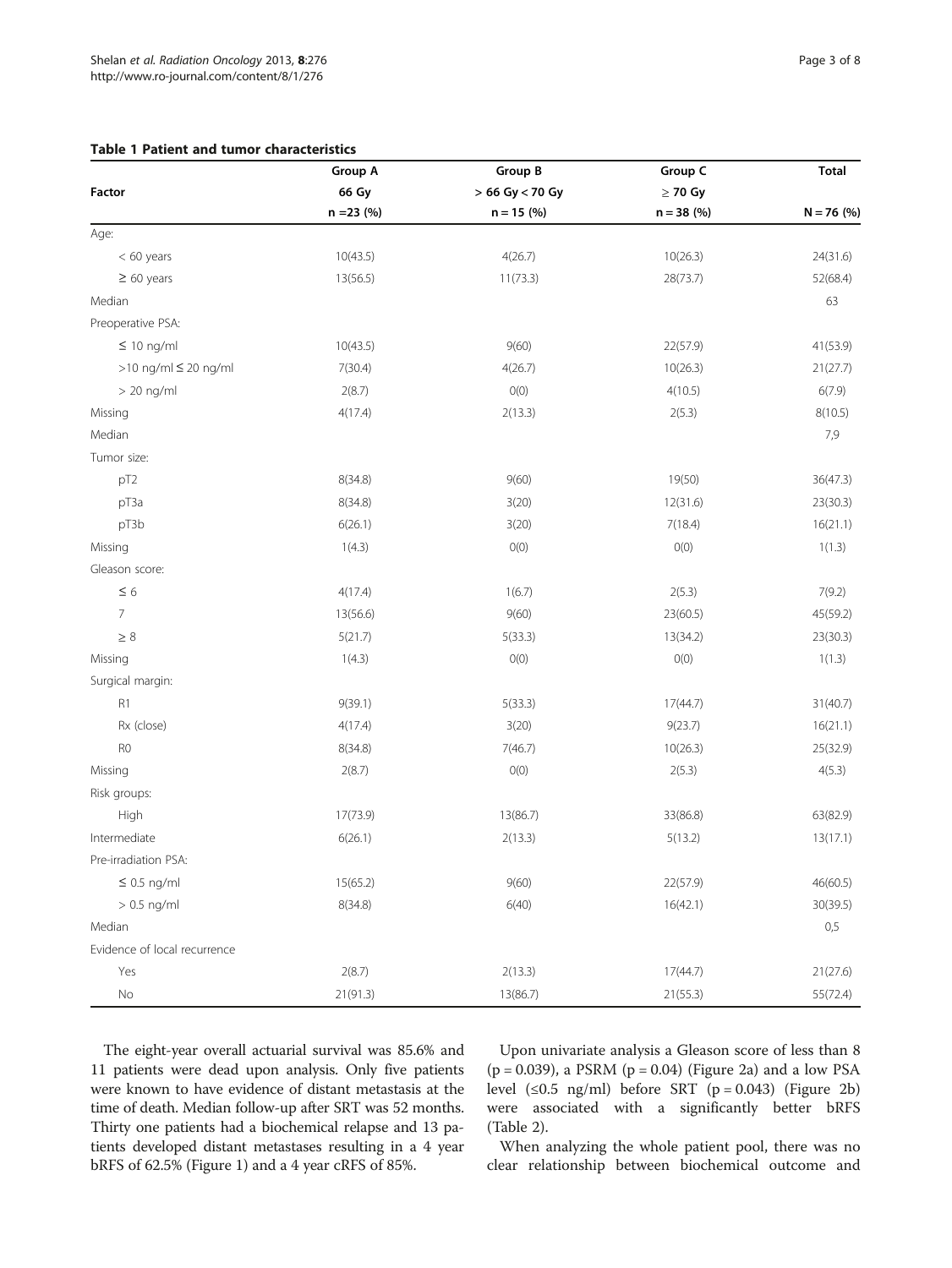<span id="page-3-0"></span>

dose. While this was not unexpected given the prospective stratification of dose based on perceived amount of tumor load for the patients treated later in the series, there were two cohorts that were sequentially comparable: patients with a positive resection margin in group B had higher bRFS than in group A (100% vs, 66.7%). bRFS for patients with positive resection margins in Group C (75.5%, the majority of which had manifest

recurrence and therefore constituted a less favorable selection than those in group B) was lower than for those in group B but still higher than for those in group A (Figure [3a](#page-4-0)) therefore still suggesting a dose-effect relationship. In Group C, 4 year bRFS for the patients with manifest local recurrence was still comparable to bRFS for those who had no evidence of local recurrence (51.8% vs 52.4%).

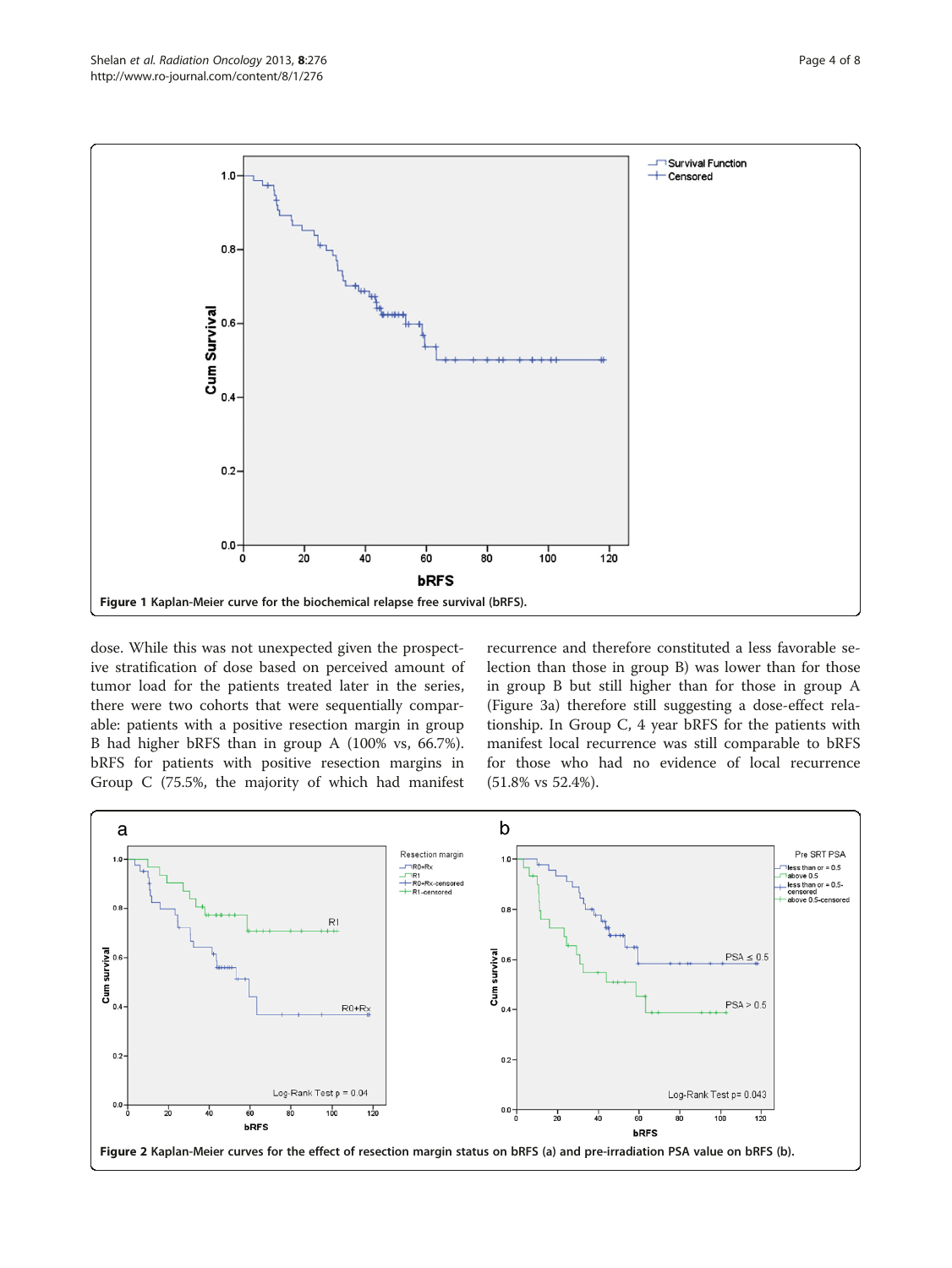<span id="page-4-0"></span>Table 2 Results of univariate analysis

| <b>Factor</b>            |                     | 48 months bRFS% | p-value |
|--------------------------|---------------------|-----------------|---------|
| <b>Tumor size</b>        | T <sub>2</sub>      | 71              | 0.2     |
|                          | T3, T4              | 54              |         |
| Gleason score            | $\leq$ 7            | 70              | 0.039   |
|                          | > 7                 | 44.2            |         |
| <b>Initial PSA</b>       | $\leq 10$           | 60              | 0.4     |
|                          | $>10-20$            | 73.2            |         |
|                          | >20                 | 25              |         |
| <b>Resection margin</b>  | $RO + Rx$           | 55.8            | 0.04    |
|                          | R1                  | 77              |         |
| Local recurrence         | Yes                 | 61              | 0.2     |
|                          | No                  | 63              |         |
| <b>Pre-radiation PSA</b> | $\leq 0.5$          | 70              | 0.043   |
|                          | > 0.5               | 51              |         |
| Dose                     | $= 66$ Gy           | 63.6            | 0.1     |
|                          | $> 66$ Gy $< 70$ Gy | 85.7            |         |
|                          | $\geq 70$ Gy        | 52.5            |         |

#### **Toxicity**

When classified according to LENT-SOMA, at the time of last follow up no grade 4 late urinary tract complications were reported. Grade 3 late urinary tract complications were observed in 3 patients who received a dose higher than 70 Gy and suffered from increased frequency. No Grade 3 or 4 late gastrointestinal complications were observed.

Postoperative/pre-RT incontinence could not be assessed with certainty, therefore late incontinence was not assessed systematically. Figure [4](#page-5-0) shows the incidence of reported late Urinary and Gastrointestinal complications in relation to the dose group.

#### **Discussion**

The best treatment strategy for patients with a rise in postoperative PSA is still controversial. Salvage RT remains the only therapeutic option that offers a chance of cure in this situation [[7\]](#page-6-0). Current diagnostic tools do not accurately identify the site of very early tumor recurrence. What is also unclear to date is the appropriate dose prescription, with current reports being in a corridor between 60 Gy and doses similar to what is applied in primary radical radiotherapy in excess of 70 Gy.

Several retrospective studies evaluated the efficacy of SRT in achieving biochemical control after post-RP relapse. Actuarial 5-year-bRFS rates range from 10% to 66% but methodologically it is difficult to compare between studies. Different prognostic factors related to a lower bRFS included: higher Gleason score, capsular or seminal vesicle extension, free-surgical margins, short PSAdoubling time and high pre-radiotherapy PSA level [\[8](#page-6-0)-[10](#page-6-0)]. However, the previously mentioned factors were not consistently reported or correlated with treatment outcome among published studies. Pre-radiotherapy PSA level is the most consistent variable predicting bRFS. The largest analysis focusing on prognostic factors following SRT was a multi-institutional, retrospective cohort of 1540 patients who were treated with SRT between 1987 and 2005 with a median follow up of 53 months excluding patients who received additional hormonal therapy. The overall 6-year progression-free probability was 32%. When, however, patients were treated at serum PSA levels of less than 0.5 ng/ml, the progression-free survival probability was



Figure 3 Kaplan-Meier curves for the bRFS for PSRM patients in the different dose groups (a) and patients with and without evidence of local recurrence in the group C (b).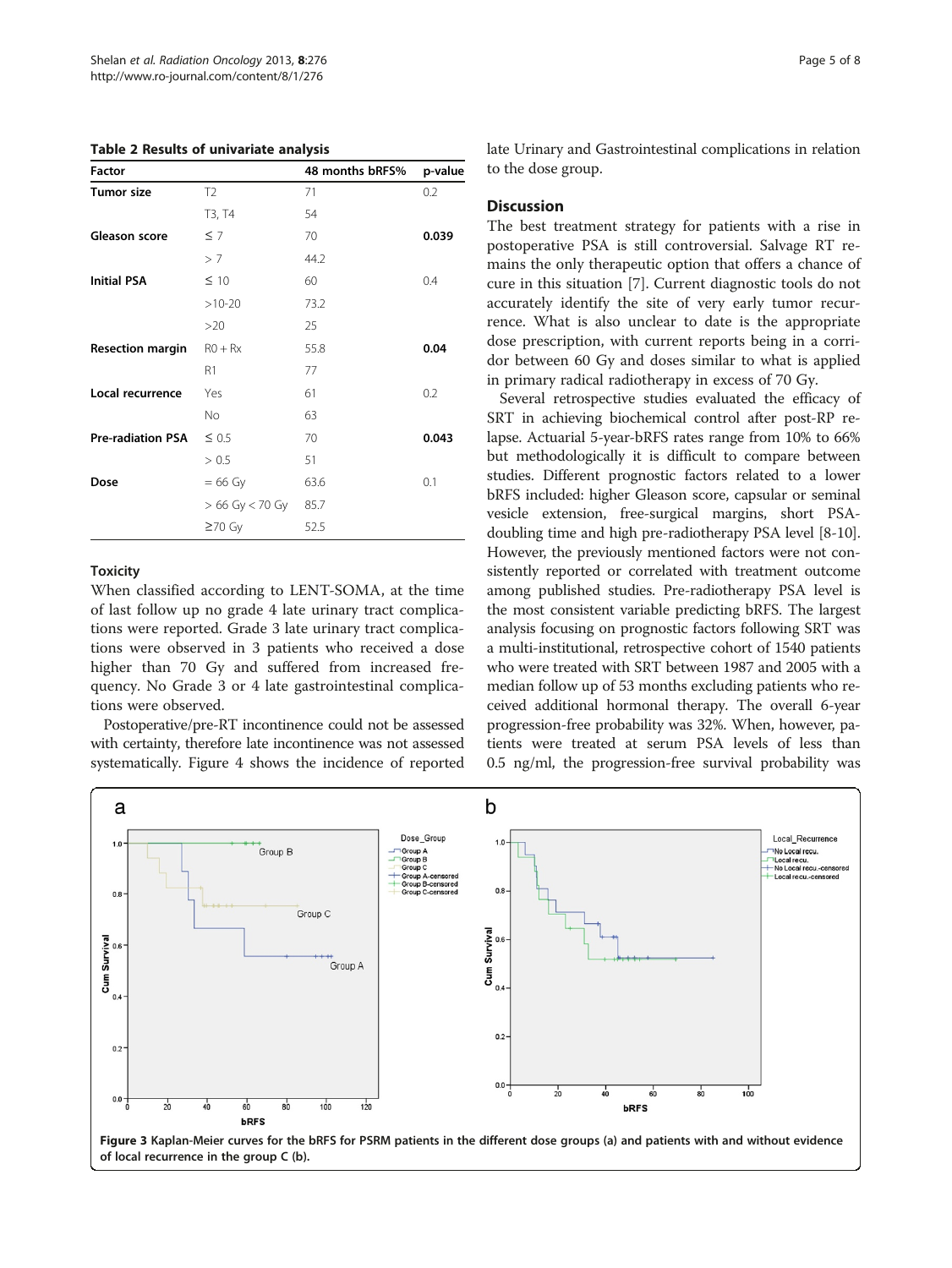<span id="page-5-0"></span>

48%, as compared with 18% if treated when the serum PSA level was greater than 1.5 ng/ml [\[8\]](#page-6-0). In another retrospective analysis of 635 patients, prostate cancer–specific and overall survival were significantly improved in patients who received SRT within 2 years of biochemical recurrence among men with a PSA doubling time of less than 6 months, independent of other prognostic features such as pathological stage or Gleason score [[11](#page-6-0)].

Although PSRM at RP have been demonstrated to be an important predictor of disease recurrence [[12\]](#page-7-0), they have also been associated with improved bRFS after SRT, with a patient with positive margins who relapses being more likely to benefit from SRT targeting the pelvic/ prostate-bed tissues than a patient with negative margins, whose PSA failure possibly represents distant disease [[10,](#page-6-0)[13\]](#page-7-0).

In our series, a Gleason Score ≤7, a positive resection margin (R1) and pre-radiotherapy PSA level  $\leq 0.5$  ng/ml were the most important factors related significantly to a higher biochemical control for the whole cohort. In the individual dose strata the previous factors, except for the resection margin status, did not result in a significant difference in bRFS which was not expected due to the small numbers in every dose group.

A relevant issue is the question of the appropriate treatment dose. The advent of IMRT and Image-guided radiation therapy (IGRT) has rendered the application of doses in the range of what is being applied in definitive radiotherapy of prostate cancer possible.

In 1999, the American Society of Radiation Oncology (ASTRO) recommended a dose of "64 Gy or slightly higher" for SRT. The European Association of Urology (EAU) guidelines also recommend a dose between 64–

66 Gy. Most of the published series using doses  $<66$  Gy resulted in 5 years bRFS of less than 50% [[9,](#page-6-0)[14](#page-7-0)-[16](#page-7-0)]. Further dose escalation in SRT above 66 Gy has been retrospectively analyzed with evidence of significantly improved bRFS [[17](#page-7-0)]. King et al. published the results of a retrospective study comparing the outcome of 38 patients treated with 60 Gy and 84 patients treated with 70 Gy [[15](#page-7-0)]. The results showed a significantly improved 5-year bRFS from 25% to 58% with the higher dose of 70 Gy. Another dose response analysis for SRT by Bernard et al. showed that doses greater than 66.6 Gy produced a clear reduction in biochemical failure [\[14](#page-7-0)].

Another recent analysis by Siegmann et al. showed that patients with decreasing PSA during SRT after RP had excellent outcome after receiving 70.2 Gy with low toxicity. In retrospect, the results were better than achieved in a cohort that, irrespective of response, was treated with 66.6 Gy. While a superiority of 70 Gy over 66 Gy can not be postulated based on these data because of the selection bias inherent to the selection process for dose escalation, these data nevertheless confirm the potential of SRT in patients with localized, radiosensitive disease [\[13,18](#page-7-0)].

While our series did not allow the analysis of a possible dose-effect relationship across the whole patient pool due to risk-based treatment stratification for the patients treated later in the series, the results for the sequentially comparable cohorts with similar risk treated at different dose levels suggests that a dose of 66 Gy is not sufficient but at least 70 Gy should be aimed for. This confirms an analysis published by Tomita et al. [\[6](#page-6-0)] who reported good efficacy of only 60 Gy in patients with a low PSA  $\langle$  <0.5 ng/ml) at SRT, but who, nevertheless, see a dose–response effect of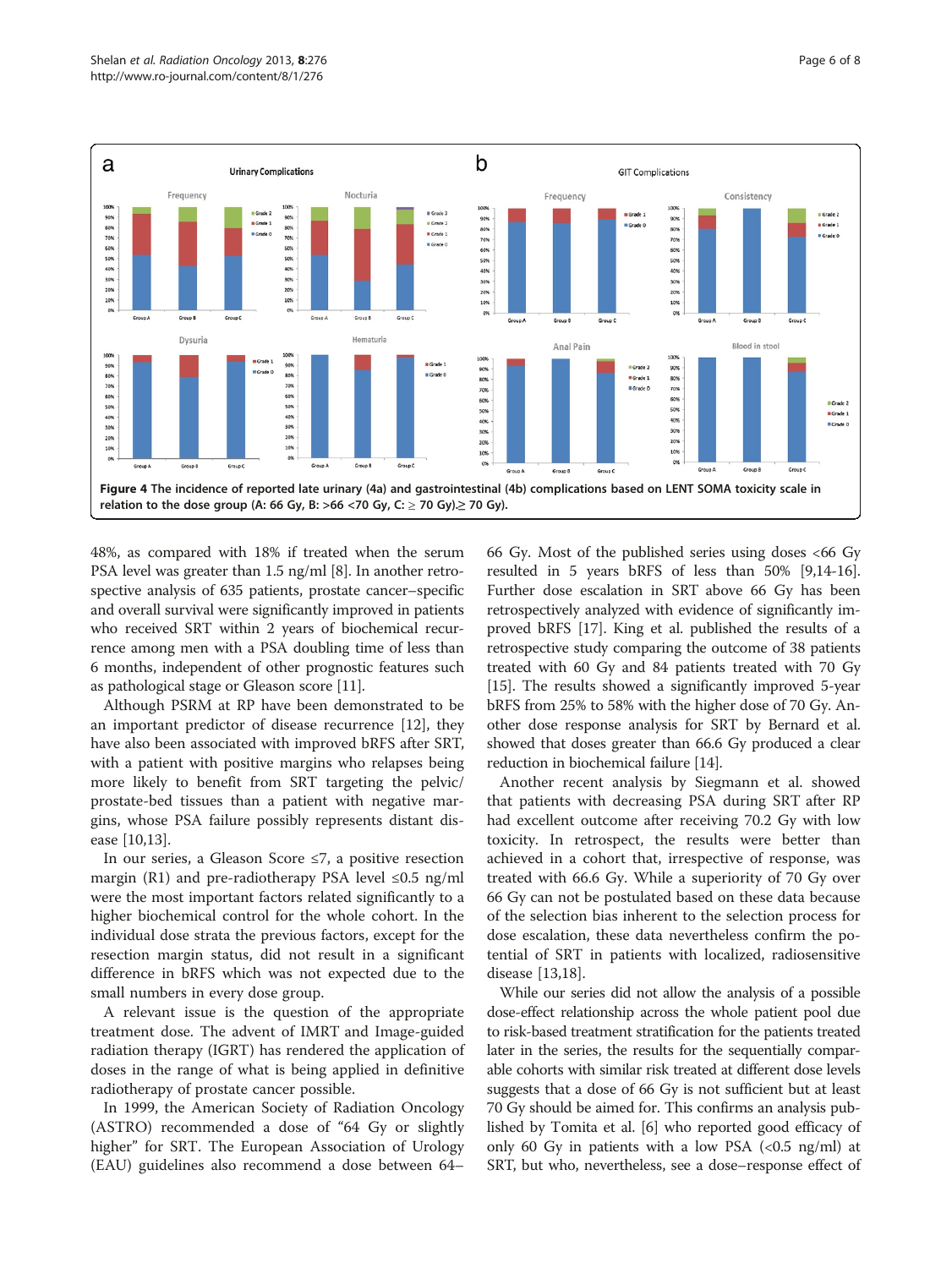<span id="page-6-0"></span>doses  $\geq 60$  Gy vs. <60 Gy and thus, too, conclude that their data suggest that "salvage RT at doses higher than 60 Gy may improve biochemical outcome even in patients with a pre-RT PSA value ≤0.5 ng/ml". An effect beyond 70 Gy could not be proven in our series with a significant number of patients with a PSA > 0.5 ng/ml because patients treated with these doses had an overall unfavorable risk profile. The results for these patients are inferior to those in the 70 Gy Group but still good given that most of these patients had manifest tumor relapse while those others did not. A dose-effect relationship for such patients beyond 70 Gy can therefore not be excluded.

The study by Ohri et al. published in 2012 showed that the biochemical control rates following SRT increase with SRT dose and decrease with high pre-SRT PSA values [\[19](#page-7-0)]. It was also reported that severe late GI and GU toxicity rates increase with SRT dose [\[19](#page-7-0)]. In our analysis based on the LENT SOMA scale the reported toxicity was minor in all dose groups, most likely reflecting the improved treatment techniques during the course of dose escalation. Randomized trials such as SAKK 09/10 are needed to finally decide if dose escalation is beneficial and in which patient strata.

Addition of hormonal treatment may eventually increase the risk of bias in the reported results of SRT, so, it is important to emphasize that the patients in our study had never been exposed to hormonal treatment before or after surgery or concomitantly with radiation. The benefit of adding hormone therapy to SRT has been examined in some retrospective studies [\[20](#page-7-0)]. The initial results of the phase III clinical trial (RTOG-9601) published in abstract form, comparing RT (64.8 Gy) with RT plus 2 years of high dose bicalutamide (150 mg per day) showed that addition of the hormone treatment during and after RT significantly improved the freedom from PSA progression and reduced the incidence of distant metastasis [[21\]](#page-7-0). The final results of this trial are still pending.

## Conclusion

Our study suggests that a biochemical control rate of 62.5% in at 48 months can be achieved with SRT using a  $dose \ge 66$  Gy without addition of androgen suppressing therapy. Pre-radiotherapy PSA level remains an important prognostic factor for the rate of biochemical control. As in most series, a positive resection margin is associated with good biochemical control rates after SRT. While this analysis could not prove a positive effect of dose escalation beyond 70 Gy, it does not disprove it as these doses were only applied to an unfavorable patient selection. The data strongly support, however, the application of at least 70 Gy rather than 66 Gy. As a consequence of modern treatment techniques, such doses can now be applied with only moderate toxicity also in the salvage setting.

#### Abbreviations

ASTRO: American society of radiation oncology; bRFS: Biochemical relapse free survival; cRFS: Clinical relapse free survival; CTV: Clinical target volume; EAU: European association of urology; IGRT: Image-guided radiation therapy; IMRT: Intensity modulated radiotherapy technique; PSA: Prostate-specific antigen; PSRM: Positive surgical resection margin; PTV: Planning target volume; RP: Radical prostatectomy (RP); SRT: Salvage radiotherapy.

#### Competing interests

The authors declare that they have no competing interest.

#### Authors' contributions

MS and YAM performed data collection and contributed to writing the final manuscript. JK and NB performed data collection. MS and GW performed the statistical analysis. CB and FW contributed to data interpretation, read and discussed the manuscript. FL conceived the analysis and contributed to writing the manuscript. All authors read and approved the final manuscript.

#### Author details

<sup>1</sup> Department of Radiation Oncology, University Medical Center Mannheim, University of Heidelberg, Mannheim, Germany. <sup>2</sup>Department of Radiation Oncology and Nuclear Medicine (NEMROCK), Faculty of Medicine, Cairo University, Cairo, Egypt. <sup>3</sup>Department of Urology, University Medical Center Mannheim, University of Heidelberg, Mannheim, Germany.

Received: 15 June 2013 Accepted: 17 November 2013 Published: 27 November 2013

#### References

- Lau WK, Bergstralh EJ, Blute ML, Slezak JM, Zincke H: Radical prostatectomy for pathological Gleason 8 or greater prostate cancer: influence of concomitant pathological variables. J Urol 2002, 167:117–122.
- Lange PH, Ercole CJ, Lightner DJ, Fraley EE, Vessella R: The value of serum prostate specific antigen determinations before and after radical prostatectomy. J Urol 1989, 141:873–879.
- 3. Thompson IM, Tangen CM, Paradelo J, Lucia MS, Miller G, Troyer D, Messing E, Forman J, Chin J, Swanson G, et al: Adjuvant radiotherapy for pathological T3N0M0 prostate cancer significantly reduces risk of metastases and improves survival: long-term followup of a randomized clinical trial. J Urol 2009, 181:956–962.
- 4. Wiegel T, Bottke D, Steiner U, Siegmann A, Golz R, Storkel S, Willich N, Semjonow A, Souchon R, Stockle M, et al: Phase III postoperative adjuvant radiotherapy after radical prostatectomy compared with radical prostatectomy alone in pT3 prostate cancer with postoperative undetectable prostate-specific antigen: ARO 96-02/AUO AP 09/95. J Clin Oncol 2009, 27:2924–2930.
- 5. Resnick MJ, Cookson MS: Positive surgical margins at radical prostatectomy: much ado about nothing? Urol Oncol 2013, 31:285–287.
- 6. Tomita N, Kodaira T, Furutani K, Tachibana H, Nakahara R, Mizoguchi N, Hayashi N: Early salvage radiotherapy for patients with PSA relapse after radical prostatectomy. J Cancer Res Clin Oncol 2009, 135:1561–1567.
- 7. Bottke D, Bartkowiak D, Schrader M, Wiegel T: Radiotherapy after radical prostatectomy: immediate or early delayed? Strahlenther Onkol 2012, 188:1096–1101.
- 8. Stephenson AJ, Scardino PT, Kattan MW, Pisansky TM, Slawin KM, Klein EA, Anscher MS, Michalski JM, Sandler HM, Lin DW, et al: Predicting the outcome of salvage radiation therapy for recurrent prostate cancer after radical prostatectomy. J Clin Oncol 2007, 25:2035–2041.
- 9. Chawla AK, Thakral HK, Zietman AL, Shipley WU: Salvage radiotherapy after radical prostatectomy for prostate adenocarcinoma: analysis of efficacy and prognostic factors. Urology 2002, 59:726–731.
- 10. Stephenson AJ, Shariat SF, Zelefsky MJ, Kattan MW, Butler EB, Teh BS, Klein EA, Kupelian PA, Roehrborn CG, Pistenmaa DA, et al: Salvage radiotherapy for recurrent prostate cancer after radical prostatectomy. JAMA 2004, 291:1325–1332.
- 11. Trock BJ, Han M, Freedland SJ, Humphreys EB, DeWeese TL, Partin AW, Walsh PC: Prostate cancer-specific survival following salvage radiotherapy vs observation in men with biochemical recurrence after radical prostatectomy. JAMA 2008, 299:2760–2769.